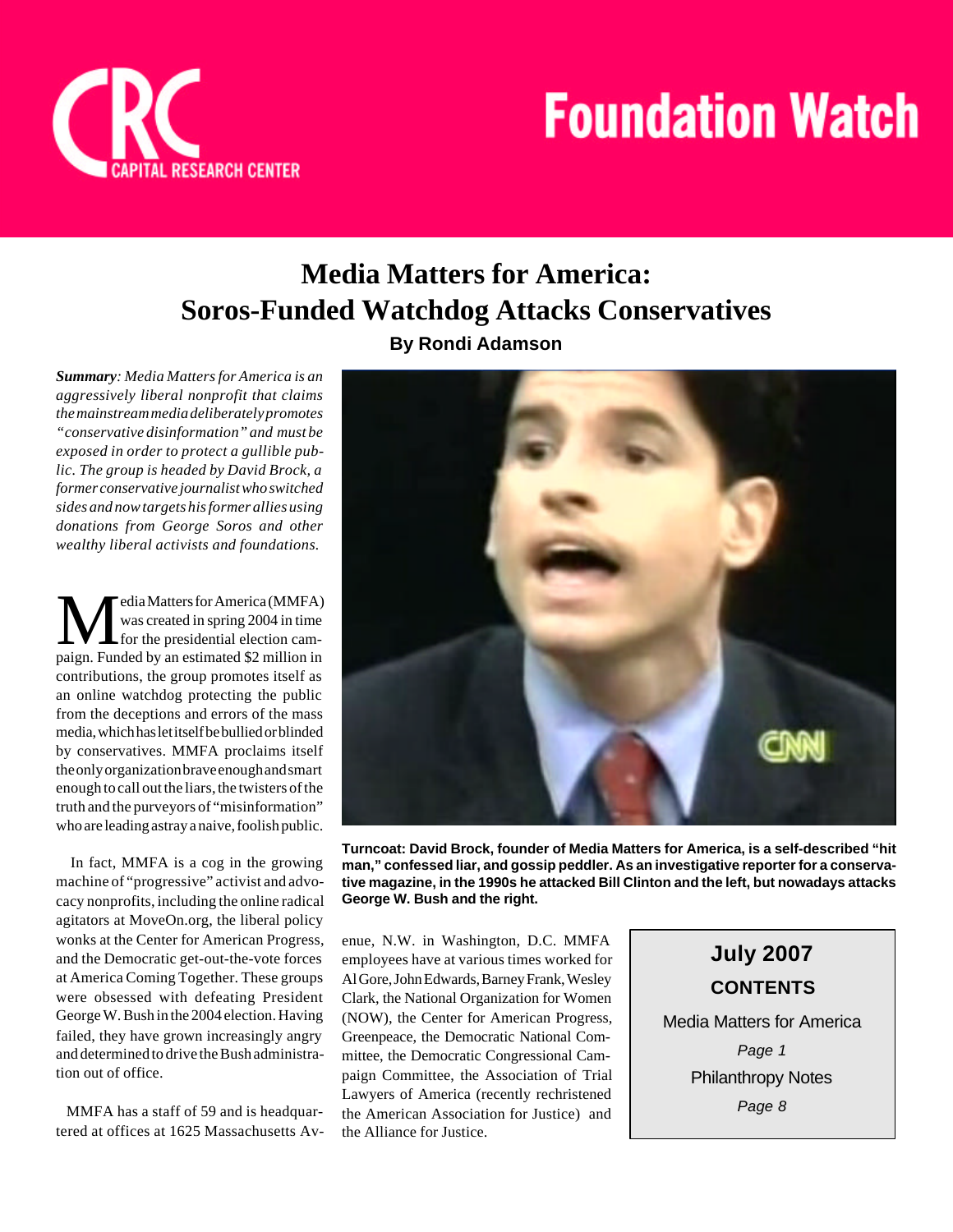#### **"I'm a liar. Believe what I tell you."**

 MMFA is the creation of David Brock, a self-described "hit man" and self-confessed liar and gossip peddler. Brock's own past casts a shadow over his current self-proclaimed dedication to truth-telling. At one time or another Brock has viciously attacked the Clintons and the Bushes, Anita Hill and Clarence Thomas, Rush Limbaugh and National Public Radio, the New York Times and the Wall Street Journal. Each time he recants a prior assault he lunges out at a new political enemy.

 Brock puts himself in the position of someone who says, "I'm a liar. Believe what I tell you." Reviewing Brock's 2002 memoir, *Blinded by the Right*, journalist Christopher Hitchens wrote, "I would say without any hesitation that he [Brock] is incapable of recognizing the truth, let alone of telling it. The whole book is an exercise in self-love, disguised as an exercise in self-abnegation." Cultural critic Camille Paglia, a left-leaning Democrat, ridiculed Brock's confession: "Behold, the writhing snake pit of amoral media ambition!"

 Brock's media career began on the right. Born in 1962, Brock was a conservative student at the University of California, Berkeley,

#### **Editor:** Matthew Vadum

**Publisher:** Terrence Scanlon

#### *Foundation Watch*

is published by *Capital Research Center*, a non-partisan education and research organization, classified by the IRS as a 501(c)(3) public charity.

**Address:** 1513 16th Street, N.W. Washington, DC 20036-1480

**Phone:** (202) 483-6900 **Long-Distance:** (800) 459-3950

**E-mail Address:** mvadum@capitalresearch.org

**Web Site:** http://www.capitalresearch.org

**Reprints** are available for \$2.50 prepaid to Capital Research Center.

and active in conservative campus journalism. Upon graduation he entered the national conservative movement, working in the 1980s at the Heritage Foundation, Wall Street Journal, and the Washington Times. He made a name for himself in 1992 when the American



**Brock is "incapable of recognizing the truth, let alone of telling it," wrote journalist Christopher Hitchens (shown above).**

Spectator published his article attacking the truthfulness of Anita Hill, whose allegations of sexual harassment against Supreme Court nominee Clarence Thomas transformed his Senate confirmation hearings into what Thomas denounced as a "high-tech lynching." A year later, Brock's book, *The Real Anita Hill*, extended his attack on Hill's claims and character. It stayed on the New York Times bestseller list for 14 weeks despite scathing reviews from the liberal media. Paglia, always independent, defended the book as "solidly researched" and dismissed Hill's defenders as "the feminist establishment."

 Even as the book earned attention and headlines, Brock whipped up another perfect storm by penning an article in the January 1994 issue of the American Spectator telling the sleazy tale of "Troopergate," the allegation by Arkansas state troopers that they arranged sexual liaisons for then-Governor Bill Clinton. One was with a woman identified only as Paula. The story caused Paula Jones to file a lawsuit against President Bill Clinton, alleging that Clinton had sexually harassed her. Subsequently the Paula Jones story became entangled in the Whitewater investigations of Justice Department special prosecutor Kenneth Starr and led to, well, so much

more. Brock's stories were responsible for the American Spectator's nearly fourfold increase in circulation. Brock was riding high, observed journalist Laura Kipnis writing in Slate, and he was earning an "unheard of \$500,000 three-year contract at the [American] Spectator."

 Then came Brock's personal Road to Damascus – the political transformation he has told—and re-told—as a sequence of vivid eye-opening events.

 With a \$1 million advance from a conservative subsidiary of Simon and Schuster, Brock was commissioned to produce a biography of Hillary Clinton. What he wrote was not what the signers of the check had bargained for. Rather than a hit-piece, a la *The Real Anita Hill*, Brock offered up, in 1996, *The Seduction of Hillary Rodham*. Brock portrayed the then-First Lady as an earnest dogooder, a hapless Middle America nerd, devastated and walked down the primrose path by her slimy, philandering husband. The book generated little controversy, and years later, Brock claimed the book was tame because he could find no evidence of wrongdoing by Hillary Clinton.Others, however, suggest he was simply not able to find sources who would speak to him and, with a tight deadline from his publishers, could not produce the spectacular revelations everyone was expecting.

 Brock's journalistic career stalled. In need of a jumpstart, he produced a series of selfdramatizing mea culpas published in Esquire magazine. The first, "Confessions of a Right-Wing Hit Man," (July 1997), proclaimed his disillusion at conservatives' disdainful reaction to his Clinton book: Brock confessed his feelings were hurt when the late Barbara Olson disinvited him to a dinner party she was hosting for a select group of Washington conservatives. Esquire's cover featured a theatrical photo of a barebreasted Brock tied to a tree awaiting burning at the stake. The second Esquire article (April 1998) apologized to Bill Clinton for the Troopergate expose, which he blamed on conservatives who had manipulated his desire for a good story. Brock, a gay man, said he regretted his attacks on Clinton's sexual behavior, which he should have treated as a private matter. This argument enraged Paglia, a lesbian, who accused him of using the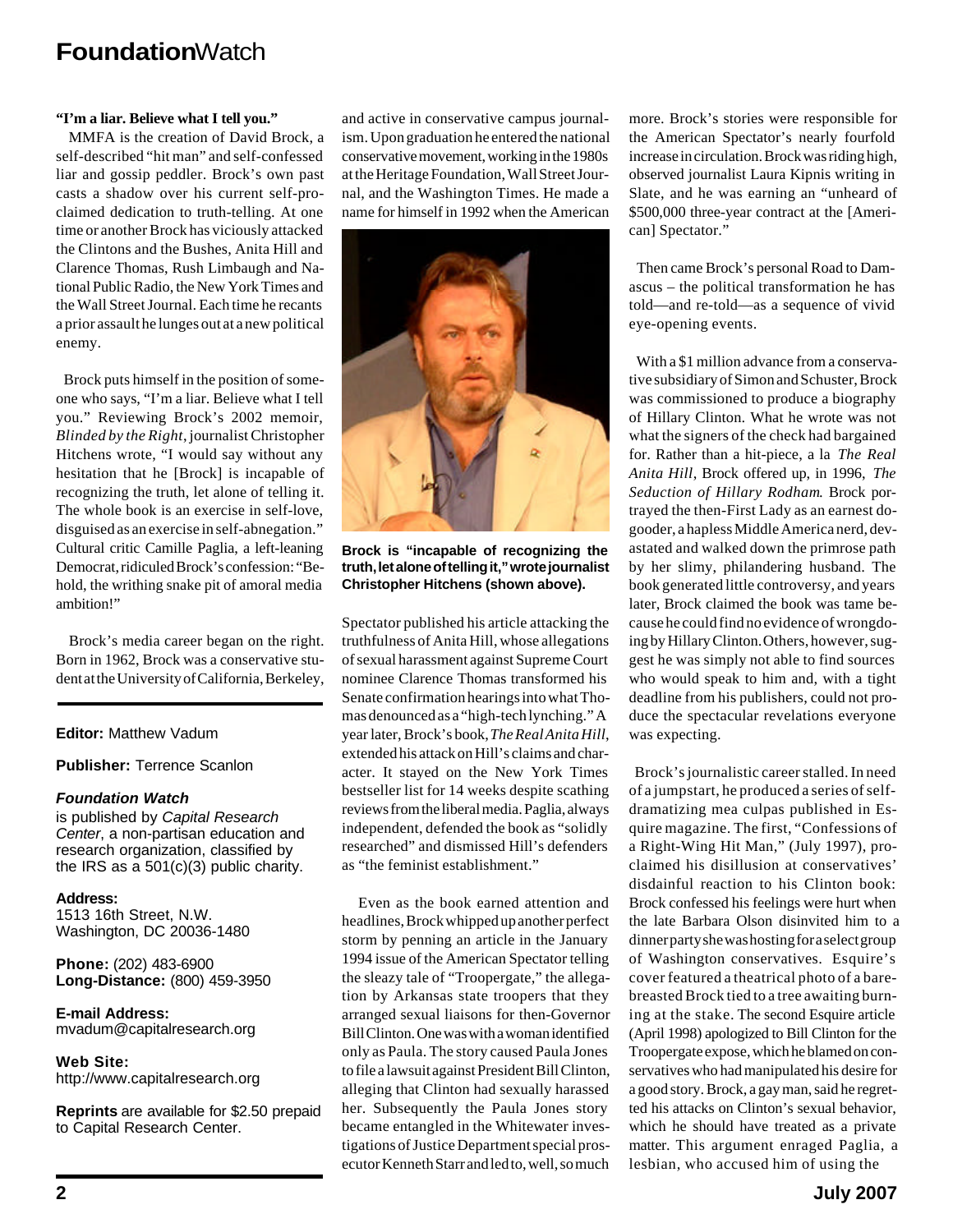privacy argument to excuse Clinton and disparage those who told the truth about him: "I am personally furious with David Brock's recent slimy behavior – to apply to him the word he now uses for the working-class Arkansas state troopers he once touted as sources..."

 Subsequently, Brock wrote two more works that completed his political conversion: *Blinded by the Right: The Conscience of an Ex-Conservative*, yet another self-serving memoir, and *The Republican Noise Machine*, an anti-conservative screed that claimed the public's support for Republican candidates was actually a brain-washed reaction to incessant conservative chatter in magazines, think-tanks, websites, and cable TV and radio talk shows. Brock said conservatives had created an intellectual infrastructure—a Republican noise machine—that was dominating the news media and overwhelming any alternative political commentary.

#### **The "Conservative" Mainstream Media**

 The arguments in *The Republican Noise Machine* inspired Brock to establish Media Matters for America (MMFA), an Internetbased watchdog project. It is dedicated to attacking the conservative media for lying and to attacking the mainstream media for uncritically repeating conservative lies.

 The MMFA site has no lack of political opinions. However, one of the first things that strikes you when you visit Brock's creation is its reliance on personal attacks in lieu of substantive or fact-based arguments. Entire sections are devoted to assailing specific media personalities. What results is not faircomment analysis of what they say or write, but personal scrutiny, including minute parsing of every comment and its presumed meaning. Conservatives such as Bill O'Reilly, winner of the 2004 MMFA "Misinformer of the Year" award, are attacked as though their opinions are inherently offensive and necessarily dangerous.

 Mainstream media figures such as Katie Couric, Matt Lauer and Chris Matthews also are put on a Media Matters watch list. Apparently their crime is not always and immediately contradicting conservative assertions in the news. Brock's group searches out moments whenever the media says anything less than supportive of liberals and Democrats. It is always on the lookout for any political offenses that a mainstream media figure may commit.

 For instance, in 2005 MMFA named MSNBC commentator Chris Matthews its "Misinformer of the Year." Matthews was once an aide to the late House Speaker Tip O'Neill, the legendary liberal Democrat from Massachusetts. He also was a speechwriter for Jimmy Carter and Walter Mondale. He has been highly critical of the Iraq war and has fawned over anti-war activist

crats, including Hillary Clinton.

 Then there is MMFA's 2006 "Misinformer": the ABC television network. MMFA points an accusing finger at ABC News political director Mark Halperin who appeared on the cable news shows "Hannity & Colmes" and "The O'Reilly Factor" and admitted that "old media" (meaning TV network news and newspapers) were "biased against conservatives; there's no doubt about it...I think we've got a chance in these last two weeks [before the



**New York Times editor Bill Keller (above left) was labeled a "neoconservative" by MMFA's Eric Alterman (above right).**

Cindy Sheehan in interviews. Anyone who regularly watches Matthews knows he is quite open about his liberal political leanings and more or less endorsed John Kerry in 2004. Yet MMFA named Matthews to succeed Bill O'Reilly for its "misinformer" award. Matthews's offense? Well, he occasionally said nice things about George W. Bush ("Sometimes it glimmers with this man...that kind of sunny nobility" and "Everybody sort of likes the president, except for the real whack-jobs, maybe on the left. I mean, likes him personally.") Matthews called one Bush speech "brilliant" and on occasion he has criticized Demothen-upcoming 2006 midterm elections] to prove to conservatives that we understand their grievances. We're going to try to do better." To MMFA that's an admission of bias. MMFA endorses media fairness in theory, but in practice it treats an admission of past news media bias against conservatives as evidence of current media bias against liberals!

 Another ABC crime is its airing of "The Path to 9/11," a two-part docudrama that pointed out Clinton administration failings in dealing with the threat of Osama bin Laden

**For frequent updates on environmental groups, nonprofits, foundations, and labor unions, check out the CRC-Greenwatch Blog at**

**www.capitalresearch.org/blog**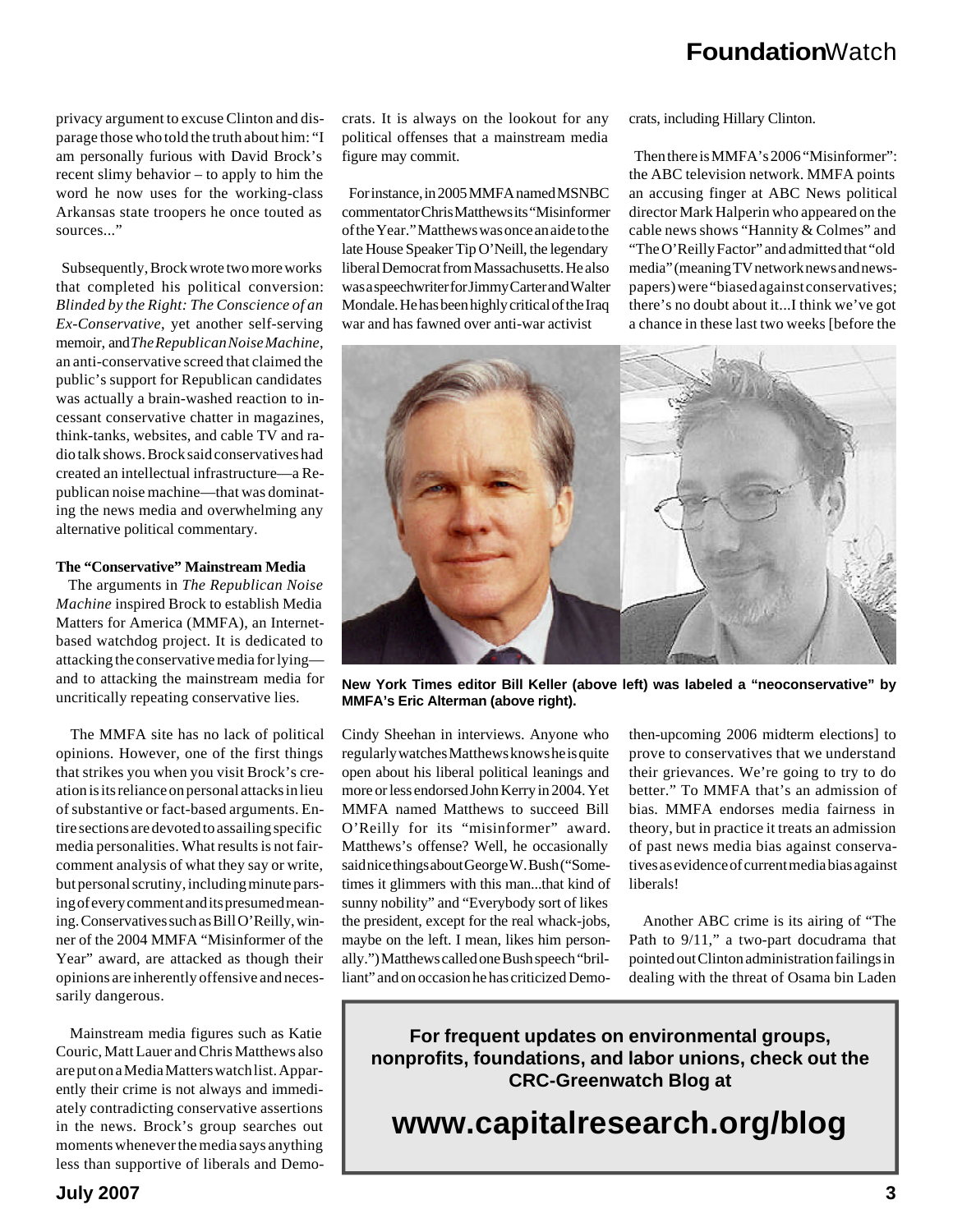and other terrorist groups. As proof of bias, MMFA observed that ABC vice president Judith Tukich was an evangelical Christian who accepted an award from the conservative Liberty Film Festival for helping to produce and promote "The Path to 9/11."

 Strange as it may seem, MMFA claims that the American mainstream media is overtly conservative.MMFA essentially agrees with radical journalist Eric Alterman, author of a 2003 book, *What Liberal Media? The Truth about Bias and the News*, who argues that

– NBC's "Meet the Press," "Fox News Sunday," CBS's "Face the Nation," ABC's "This Week" – which purported to analyze the political profile of their invited speakers. The studies concluded that the programs lacked gender and ethnic diversity, that Republicans and conservatives outnumbered Democrats and progressives, and that the programs lacked balance. But look at the speakers that the studies characterize as "neutral." They include news anchors Dan Rather and Gwen Ifill, environmental writer Jeremy Rifkin (author of *The European Dream: How*



**MMFA's Brock wrote to then-Defense Secretary Donald Rumsfeld urging the removal of Rush Limbaugh's radio talk show from the armed forces broadcasting service.**

 the mainstream media is biased in favor of the right. Alterman, a columnist for the Nation magazine and "senior fellow" at both MMFA and the Center for American Progress, writes the media watchdog blog, "Altercation," which appears on the MMFA website. From Alterman's perspective, New York Times editor Bill Keller is a "neoconservative" and the New Republic magazine is right-wing. This would likely come as news to both Keller and the New Republic.

 MMFA's definition of politically correct thought is as narrow as its definition of "right-wing" or "conservative" thought is broad. Three times in 2006, MMFA produced studies of the Sunday morning news shows

*Europe's Vision of the Future is Quietly Eclipsing the American Dream?*), historians Doris Kearns Goodwin and Douglas Brinkley, writers Carl Bernstein and Michael Scheuer (author of *Imperial Hubris*), New York Times columnist Thomas Friedman and Washington Post staff writer Ceci Connolly. If they are "neutral," who's "progressive"?

 If you add Brock's slippery hold on the truth to Alterman's radical political outlook, you get MMFA's unique contribution to American journalism. MMFA's typical mode of operation is to isolate a small facet of a media story that can be twisted in such a way as to suggest that the reporter or news commentator is a liar or hypocrite. That is then

used to suggest that everything he says must be false and deserving of censure.

#### **Targeting Conservatives: Rush Limbaugh, Sinclair Broadcasting**

 One of the earliest targets for MMFA was talk-radio host Rush Limbaugh. Radio's most listened-to talker, Limbaugh is a predictable object of attack. In the aftermath of the initial Abu Ghraib revelations, Limbaugh made unfortunate comments comparing the behavior of the soldiers at the prison to fraternity initiations. He suggested that military personnel were merely "blowing off steam," and that their actions were all-too-understandable.

 These comments became a pretext for Brock and MMFA to launch an anti-Limbaugh campaign. They spent \$100,000 to broadcast anti-Limbaugh ads on Fox, CNN, MSNBC, CNBC and ESPN. Brock wrote to Secretary of Defense Donald Rumsfeld, asking that Limbaugh's program be removed from the American Forces Radio and Television Service (AFRTS), the Defense Department's broadcasting service to American forces overseas. Limbaugh had "condoned torture," argued Brock, and American troops needed to be shielded from his ideas. Brock concluded that Limbaugh's program "divides rather than unites Americans."

 In challenging the Defense Department to remove Limbaugh's show from its broadcast line-up, Brock and MMFA showed they were not afraid to create controversy or stage a major confrontation.Brock and MMFA pronounced AFRTS guilty of leaning politically to the right. In reality, most of the AFRTS broadcast programming is music. AFRTS does offer a standard sampling of radio and television programs from back home. A soldier can hear pretty much the same sort of news broadcast in Baghdad, the Korean DMZ, Okinawa or Kabul as he would hear in Ohio or Hawaii. National Public Radio (NPR) is well-represented, but so is Limbaugh.

 MMFA also took on Republican-leaning Sinclair Broadcasting, which broadcast a film called "Stolen Honor: Wounds that Never Heal" on its 62 stations during the 2004 election cycle. The documentary featured Vietnam veterans who had been prisoners of war. They said their captors' cruelty was fuelled by John Kerry's anti-war posturing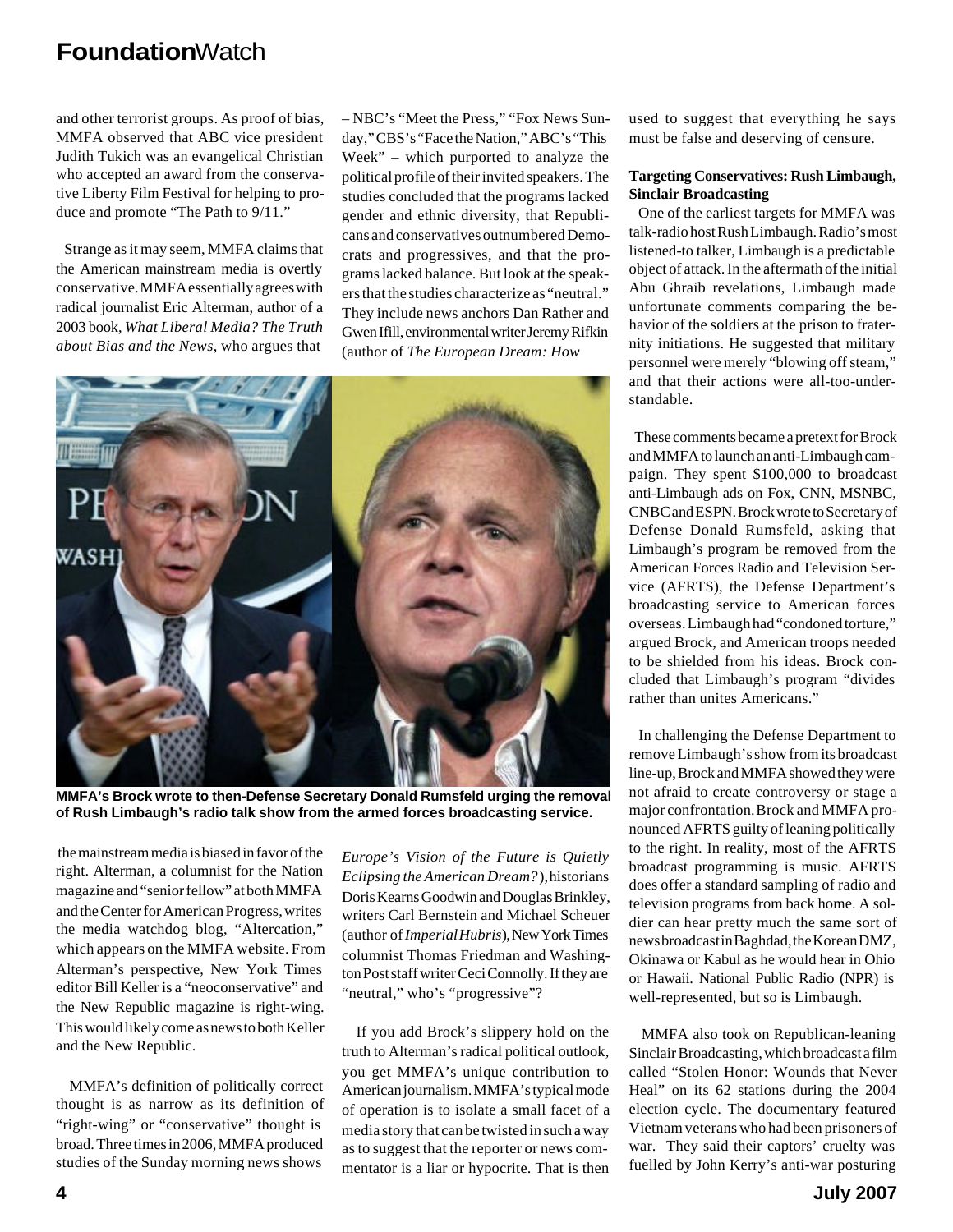after he had served his tour of duty. MMFA called Sinclair unfair and said the film lacked "balance." In December 2004, a mysterious website appeared that criticized the film and provided email addresses and phone numbers for Sinclair's biggest advertisers— Staples, Kraft Foods Inc., Target, Geico, Sprint and McDonald's. One month later, in January 2005, Staples pulled its advertising from Sinclair news broadcasts and "The Point," a daily conservative commentary. Staples said it received "numerous" email complaints about Sinclair. Though the office supply chain did not mention the website, MMFA was happy to take "partial" credit for the outcome, saying that while it had not intended a boycott, it was happy to raise advertiser awareness of Sinclair's actions.

 MMFA's triumph was brief, however. A few weeks later as the story got out among conservative websites and talk radio, the backlash Staples experienced compelled the company to restore the advertising. Cliff

Kincaid (of Accuracy in Media) was another victim of MMFA mendacity. In the summer of 2005, the group accused him of having



**Cliff Kincaid of Accuracy in Media**

fabricated a letter from an Afghan ambassador concerning Newsweek's "Koran in the toilet" story that sparked riots in Afghanistan, killing 17 people. Media Matters claimed the document "bears all the hallmarks of a doit-yourself, cut and paste job." Kincaid responded by posting a scanned image of the

envelope, as well as the letter in question. MMFA issued a backpedal of sorts — a *non*apology apology — saying that it had only "pointed out that the letter as posted on the America's Survival website consisted of separate elements cobbled together from various sources." Kincaid's website, usasurvival.org, concluded the dispute with the following: "MMFA published the defamatory article against Kincaid without making any elementary effort to obtain the facts. MMFA never contacted Kincaid to see if the letter in question was in fact authentic. A simple call could have resulted in obtaining a copy of the original letter, showing that it is completely legitimate and genuine, and that the petition campaign is authentic as well."

 Brock's work as a conservative at the American Spectator discredited the liberalism of the mainstream media. At MMFA, he now aims to undermine what he considers the conservatism of the mainstream media. Brock's work as a journalist is always gos-



## **GOOD DEEDS, SQUANDERED LEGACIES**

A cautionary tale first published in 1994, this third edition by Martin Morse Wooster testifies to the continuing importance of the issue of donor intent. It contains new material focused on the ongoing *Robertson Foundation v. Princeton University* case and an update on the tragic battle over the Barnes Foundation. An Executive Summary is also included.

Wooster, senior fellow at Capital Research Center, tells a cautionary tale of what has gone wrong with many of this country's preeminent foundations. But he also shows that other foundations, such as those established by Lynde and Harry Bradley, James Duke, and Conrad Hilton, safequard their founders' values and honor their intentions.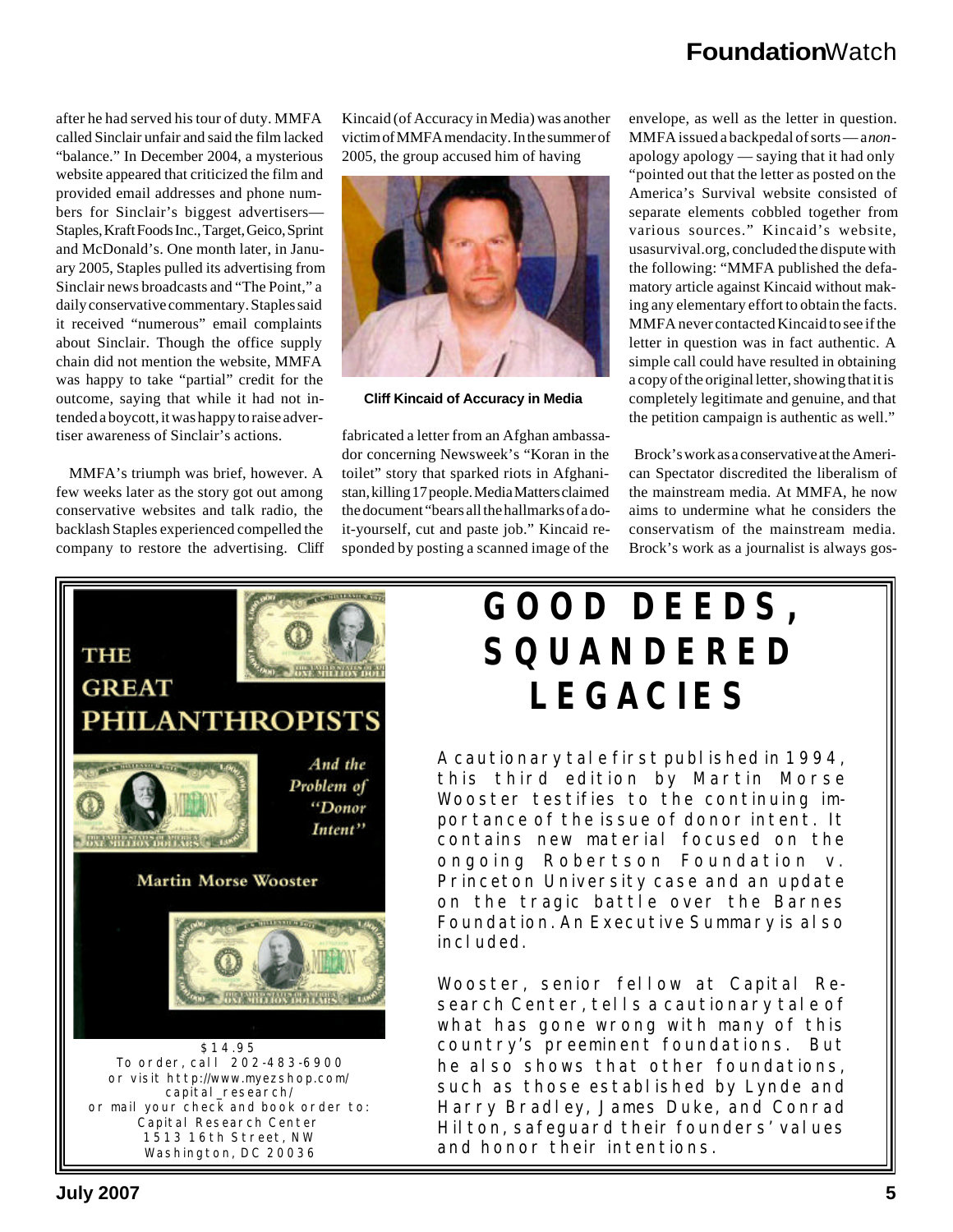sipy and unctuous, but at MMFA it is something worse: unoriginal, petty and vindictive.

 In recent days MMFA has congratulated itself for helping instigate the firing of radio personality Don Imus and has prepared a blacklist of other talk-radio hosts who merit dismissal. According to the Wall Street Journal, MMFA researcher Ryan Chiachiere was "assigned to monitor Imus' program." Watching "Imus in the Morning" as the host made his "nappy-headed hos" comment, Chiachiere promptly posted online a transcript and video of the remark and sent emails to the press and activist contacts. Soon after, MSNBC began fielding angry calls and messages. When CBS radio announced it had fired Imus, MMFA helpfully posted – under the title "It's not just Imus" – a list of pundits who should meet a similar fate. The list included Glenn Beck, Neal Boortz, Rush Limbaugh, Bill O'Reilly, Michael Savage, Michael Smerconish and John Gibson.

#### **Following the Money**

 David Brock's confessional writings make clear that he yearns to schmooze. Deeply wounded when the conservative A-list turned against him, he now associates with Hollywood glitterati, champagne socialists and establishment movers and shakers who are financing his online mud-wrestling at MMFA. According to the New York Times,

MMFA received "more than \$2 million from wealthy liberals" as start-up money in 2004. Initial donors included cable executive Leo Hindery Jr., philanthropist James Hormel, shopping mall magnate Bren Simon, and Susie Tompkins Buell, who with her husband Douglas co-founded the Esprit clothing chain. Buell, who met Brock at a get-together of Hillary Clinton supporters, held a fundraiser for him at her San Francisco home.

 Brock has been less than open – there's a temptation to use that word "slippery" – over MMFA's financing. At first Media Matters spokeswoman Sally Aman insisted that "neither Media Matters nor its president and CEO David Brock has received any money from Soros or from any organization with which he is affiliated." But George Soros has been a major force in funding MMFA – indirectly perhaps, but powerfully, nonetheless. In early 2005, MMFA, through a spokeswoman, allowed that "the group is no longer disavowing any connection" with groups "affiliated" with Soros.

 The decision to come clean, more or less, was preceded – or perhaps, expedited – by Cybercast News Service, which looked into MMFA's financial ties. According to a CNS article (March 3, 2005), "there were numerous and extensive links between Media Matters and several Soros 'affiliates' like MoveOn.org, the Center for American Progress and Soros ally Peter Lewis."

 And in an email to CNS regarding MMFA's financial backers, spokeswoman Sally Aman wrote: "In response to your query regarding donor funding Media Matters for America has never received funding directly from George Soros." Aman acknowledged support from MoveOn.org and the New Democrat Network. She also named as a donor Soros's friend Peter Lewis, the insurance tycoon who founded Progressive Corporation. Soros and Lewis were the top two donors to anti-Bush "527" political pressure groups during the 2004 election campaign. Each gave more than \$20 million to the ostensibly independent organizations.

 Regarding the dissembling and waffling around the Soros relationship, conservative activist David Horowitz said, "This is typical of Brock's operation. They split hairs to present an untruth...Once you have the names of donors, once you know Peter Lewis is involved, you can't deny it [the Soros affiliation]." Another Soros-backed think tank, the Center for American Progress (CAP), has also supported MMFA. John Podesta, CAP's president and Bill Clinton's former chief of staff, told the New York Sun that in 2004 CAP aided Brock by offering office space and administrative assistance.

 According to its tax records, MMFA took in \$155,100 in grants in 2003 and \$3,564,471 in grants in 2004. Its tax return dated December 31, 2005, lists income of \$8,489,663 and assets of \$6,344,165.



#### *MUST READING* **from Capital Research Center...**

Today's environmental activists are well-established Washington insiders determined to impose their ideals on the rest of us. In this groundbreaking new book, Bonner R. Cohen, a longtime observer of green do-gooders, traces the rise of environmentalism in America, a movement so thoroughly ingrained in DC cul ture that the install ation of one of its own as Treasury Secretary was barely noticed. Cohen describes how activists created an ideology that now dominates public debate, along with a movement of nonprofit groups that is wellorganized and well-funded.

> *\$14.95 To order, call* 202-483-6900 or visit http://www.myezshop.com/capital\_research/ *or mail your check and book order to:*

Capital Research Center, 1513 16th Street, NW Washington, DC 20036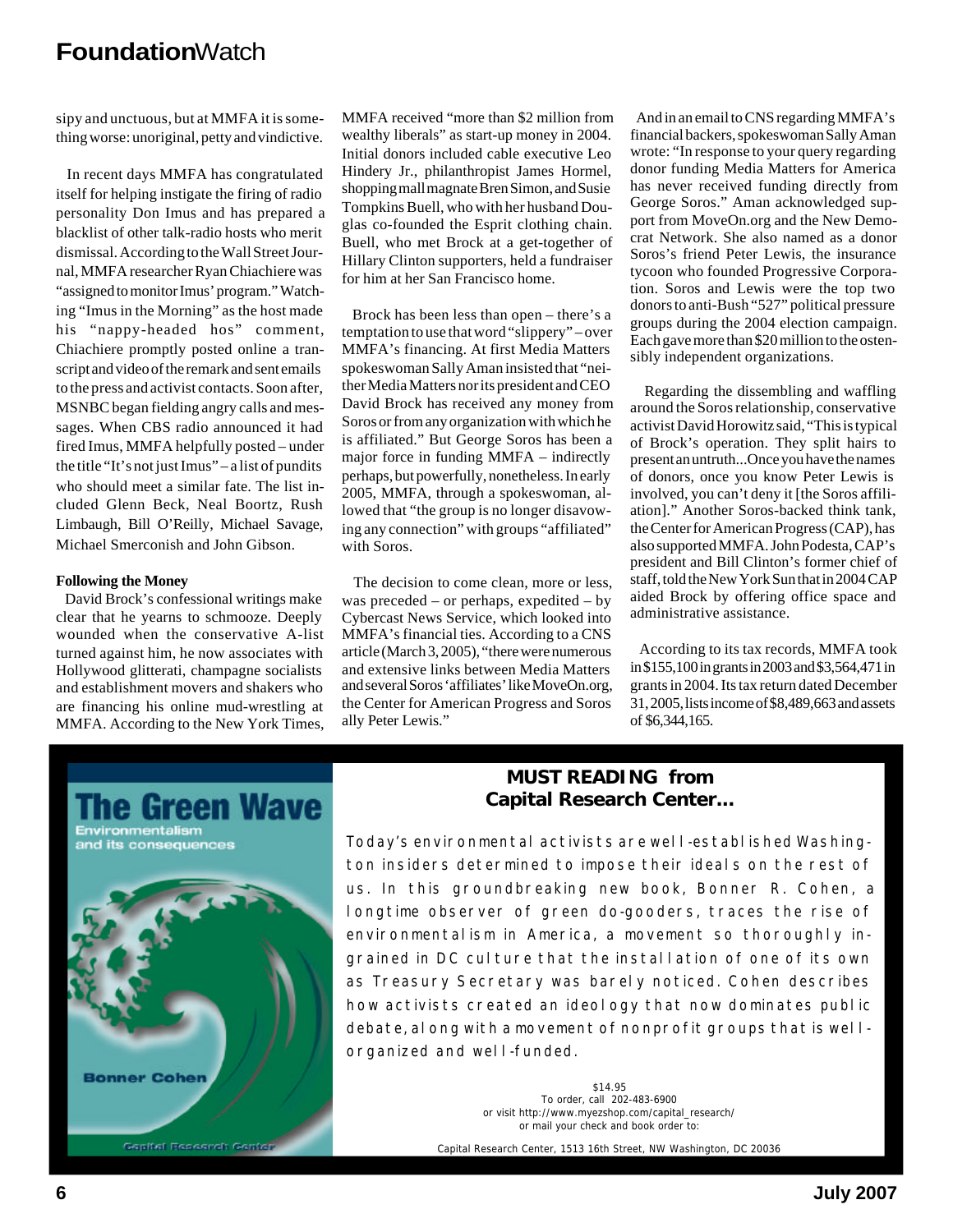Major funders of MMFA include the Schumann Center for Media and Democracy, whose president is PBS pundit Bill Moyers (\$500,000 in 2005), the Gruber Family Foundation (\$200,000 in 2004-5), the Barbra Streisand Foundation \$25,000 (\$35,000 in 2004-5), the Arca Foundation (\$100,000 in 2004), and the Bernard & Audre Rapoport Foundation (\$50,000 in 2005). The Bohemian Foundation gave \$475,000 in 2004-5. Its president is Colorado heir Patricia Stryker, the 278th richest American (on the 2006 Forbes 400 list). The Glaser Progress Foundation, whose president is RealNetworks media software creator Rob Glaser, gave \$100,000 in 2005. At least two funders –the Stephen M. Silberstein Foundation (\$100,000 in 2003) and the Susie Tompkins Buell Foundation (\$200,000 in 2004)— gave money to MMFA through the Tides Foundation, which serves as a financial intermediary for left-wing nonprofits and foundations.

 The press also reports that the Democracy Alliance, the Soros-inspired consortium of extremely wealthy liberal donors, has committed to give \$50 million to selected left-wing think tanks and advocacy organizations. MMFA and John Podesta's Center for American Progress were among the first beneficiaries. (For more information, see "George Soros's Democracy Alliance: In Search of a Permanent Democratic Majority," by James Dellinger and Matthew Vadum, *Foundation Watch*, December 2006.)

 While purporting to hold the media to high standards, Media Matters for America traffics in gossip and finger-pointing. It's striking that so many wealthy liberal donors and foundations have committed major sums to this online start-up operation created by a discredited political operative. That they are prepared to get down and dirty testifies to the anger and desperation they must feel.

*Rondi Adamson is a Canadian journalist who has been published in the Jerusalem who has been published in the Jerusalem Post, Wall Street Journal, Christian Science Post, Wall Street Journal, Christian Science Monitor, Globe and Mail, Toronto Star and Monitor, Globe and Mail, Toronto Star and* many other publications. She may be reached *at rondi.adamson@gmail.com. reached at rondi.adamson@gmail.com.Rondi Adamson is a Canadian journalist*

**You can probe the backgrounds of many of the organizations profiled in** *Foundation Watch*

> **by visiting our online database at**

#### **www.capitalresearch.org**

**You can also retrieve past issues of CRC newsletters, including**

#### *Organization Trends Foundation Watch Labor Watch Compassion and Culture*

Past issues may be ordered for \$2.50 each. Orders must be prepaid. For information or credit card orders, call (202) 483-6900 *Or mail your check to:*

> **Capital Research Center, 1513 16th Street, N.W. Washington, D.C. 20036**

Please remember Capital **Research** Center in your will and estate planning. Thank you vour SUPPOI *Terrence Scanlon, President FW*



**Capital Research Center's next online radio shows air live on July 3, 3:05 p.m. July 31, 3:05 p.m. August 28, 3:05 p.m. (Eastern time) at** *http:// www.rightalk.com* **(replays follow at 5 minutes past the hour for the following 23 hours)**